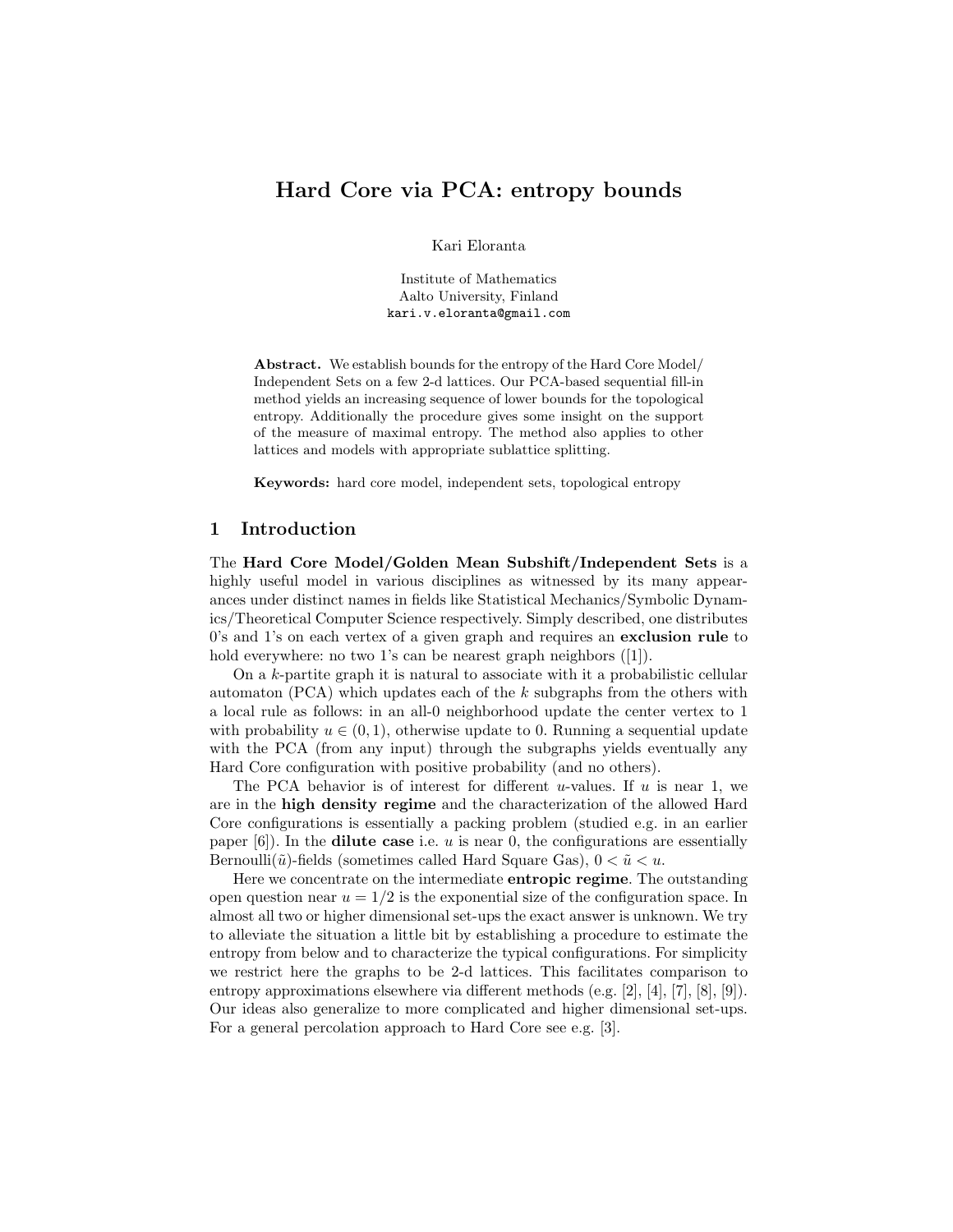#### 1.1 Set-up

Let **L** be a 2-dimensional lattice. Subsequently we will consider mostly one of the regular lattices (square  $(\mathbb{Z}^2)$ , honeycomb  $(\mathbf{H})$  or triangular  $(\mathbf{T})$ ). In a few cases we illustrate the principles developed on more exotic stages like square lattice with the Moore neighborhood  $(Z^2M,$  eight nearest Euclidean neighbors, a non-planar graph) or the Kagomé lattice  $(K)$ . Our method is not intrinsically 2-d but for understanding the clear geometry of 2-d serves best.

A configuration on **L** satisfying the **Hard Core Rule** is an element in  $X =$  ${0,1}^L$  where no two 1's can be nearest neighbors. This rule can naturally be viewed as a zero range infinite repulsive potential i.e. a hard exclusion rule not unlike that in hard sphere packing. Call the collection of configurations  $X_L^{hc}$ .

The exclusion rule naturally imposes a sublattice split on  $L$  if it is a  $k$ partite graph. For example on  $\mathbb{Z}^2$ , a bipartite graph, one can man all sites on 2 $\mathbb{Z}^2$  ( $\mathbb{Z}^2$  rescaled by  $\sqrt{2}$  and rotated by 45°) with 1's and the rest of  $\mathbb{Z}^2$  must then be all 0's. Call the former the **even sublattice**,  $L_e$  and the latter the **odd** sublattice,  $\mathbf{L}_{o}$  (it is a  $(1/2, 1/2)$ -shifted copy of the former). In rendering these we will present the even/odd sublattices as **circle/dot sublattices**. In a similar fashion  $H$  splits into two identical sublattices and  $T$  (a tripartite graph) into three "thinned" copies of T. Both in the dense packing regime of [6] and in the the entropic regime of this paper, this splitting will be highly relevant.

Let  $X_0 \subset X = \{0,1\}^{\mathbf{L}}$ . |  $\cdot$  | means the cardinality and  $x|_A$  means the restriction of  $x$  to the set  $A$ . The standard measure of richness of the configuration set is

**Definition 1.** The topological entropy of the set  $X_0$  is

$$
h_{X_0}^{top} = \lim_{n \to \infty} \frac{1}{n} \ln |\{x|_{A_n} \mid x \in X_0\}|
$$

where  $|A_n| = n$  and the sequence  $\{A_n\}$  grows in a sufficiently regular fashion.

*Remark*. For the full shift on any lattice  $h_X^{top} = \ln 2$  (indicating two independent choices per lattice site). If  $L = \mathbf{Z}$  the Hard Core model is explicitly solvable and a standard transfer matrix argument implies that  $h^{top} = \ln\left(\frac{1+\sqrt{5}}{2}\right)$  (e.g. [11]). For two and higher dimensional lattices the matrix argument breaks down and the exact value of the Hard Core topological entropy remains an unsolved problem except for  $\mathbf T$  (see [1]). In this paper we try to approach and in particular approximate it in a novel way.

From the general theory of lattice dynamical systems ([11]) it is known that shift invariant probability measures on a space of configurations, M, satisfy the maximum principle,  $h^{top} = \sup_{\mathcal{M}} h_{\mu}$ , where  $h_{\mu}$  is the measure-entropy. The special measures yielding the equality are measures of maximal entropy. For two and higher dimensional systems they are in general not unique. In all our cases they are believed to be so, but we do not actually need to know this.

For the idea of our approach recall that given the entropy function  $H(\mathcal{P}) =$  $-\sum \mu(P_i) \ln \mu(P_i)$  for a partition  $P$ , it holds  $H(\mathcal{P} \vee \mathcal{P}') = H(\mathcal{P}) + H(\mathcal{P}'|\mathcal{P})$ . In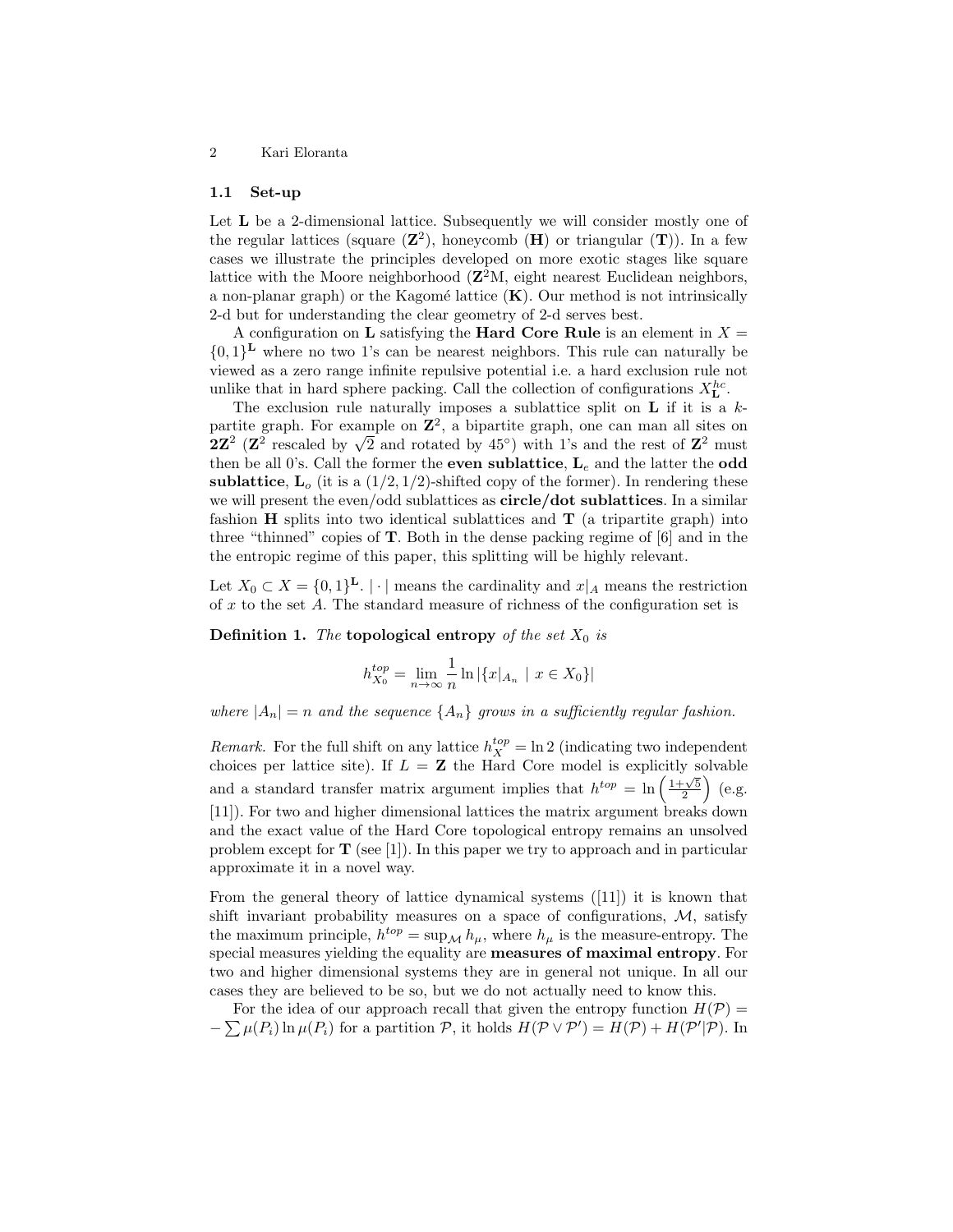the case of **Z** let  $\mathcal{P}^{(e)} = \{\{x | x_0 = i\}\}\$  and  $\mathcal{P}^{(o)} = \{\{x | x_1 = i\}\}\$  be the (generating) partitions for the even/odd sublattice for the left shift  $\sigma$ .  $\mathcal{P} = \mathcal{P}^{(e)} \vee \mathcal{P}^{(o)}$ generates on Z and the conditional entropy formula above implies

$$
h_{\mu}(\sigma) = \frac{1}{2} h_{\mu}(\sigma^2 | \mathcal{P}) = \frac{1}{2} h_{\mu}^{(e)} + \inf_{n} \frac{1}{2n} H_{\mu} \left( \bigvee_{k=0}^{n-1} \sigma^{-2k} \mathcal{P}^{(o)} \Big| \bigvee_{k=0}^{n-1} \sigma^{-2k} \mathcal{P}^{(e)} \right). (1.1)
$$

The formula readily generalizes to  $\mathbb{Z}^d$ -actions, to multiple sublattices etc. The last expression is trivial only in the independent case (equals  $\frac{1}{2}h_{\mu}^{(o)}$ ). It codes the additional entropy to be gained from the odd sublattice, given the even. In the case of Hard Core it is manageable since 1. the rule is of range one and 2. the hard exclusion greatly simplifies the computation of the conditional probabilities involved. This will become much more transparent in the subsequent analysis.

## 2 Lower bounds

We now proceed to establish lower bounds for the topological entropy using the sublattice partition representation (1.1) and a sequential fill-in scheme to circumvent the dependencies. To keep the ideas clear we first present them in the bipartite the case and then comment on the k-partite cases.

Let  $N_e$  denote an all-0 nearest neighbor neighborhood of a site on the odd lattice in the even lattice. In the case of  $\mathbb{Z}^2$  lattice the sites in  $N_e$  form the vertices of an even unit diamond,  $\Diamond_e$  ( $\Diamond_o$ ). On the honeycomb and triangular lattices these sites form triangular arrangements,  $\Delta$  or  $\nabla$  or a hexagon.

It will become quite useful to think the fill-in in terms of forming a tiling. The pieces are  $0/1$ -tiles which in  $\mathbb{Z}^2$  case are either  $0/1$ -diamonds (as above) depending on whether the center site carries 0 or 1. On the hexagonal and triangular lattices the tiles are  $0/1$ -(unit) hexes. Once a sublattice is chosen, one can tile the plane using any combination of 0/1-tiles centered on the sublattice.

Recall that the Bernoulli measure with parameter  $p, B(p)$ , assigns 1's independently with probability  $p$  to each (sub)lattice site and 0's otherwise. Its entropy, denoted by  $h_B(p)$ , is  $-p \ln p - (1-p) \ln (1-p)$ .

Proposition 1. The topological entropy of the hard core model on a lattice with a two-way sublattice split is given by

$$
h^{top} = \frac{1}{2} \left\{ h^{(e)} + \mathbf{P}(N_e) \ln 2 \right\},
$$
\n(2.1)

where  $h^{(e)}$  is the entropy of the measure of maximal entropy computed from the even sublattice alone.

Proof. We attain the maximum entropy by first assigning the marginal of the measure of maximal entropy to the even lattice and then filling in the nonblocked sites on the odd lattice. These are centered at the even unit diamonds, which have probability  $P(N_e)$ .  $B(1/2)$  is the maximal entropy measure among  $B(p)$ , hence this on the allowed odd sites and the factor  $h_B(1/2) = \ln 2$ . QED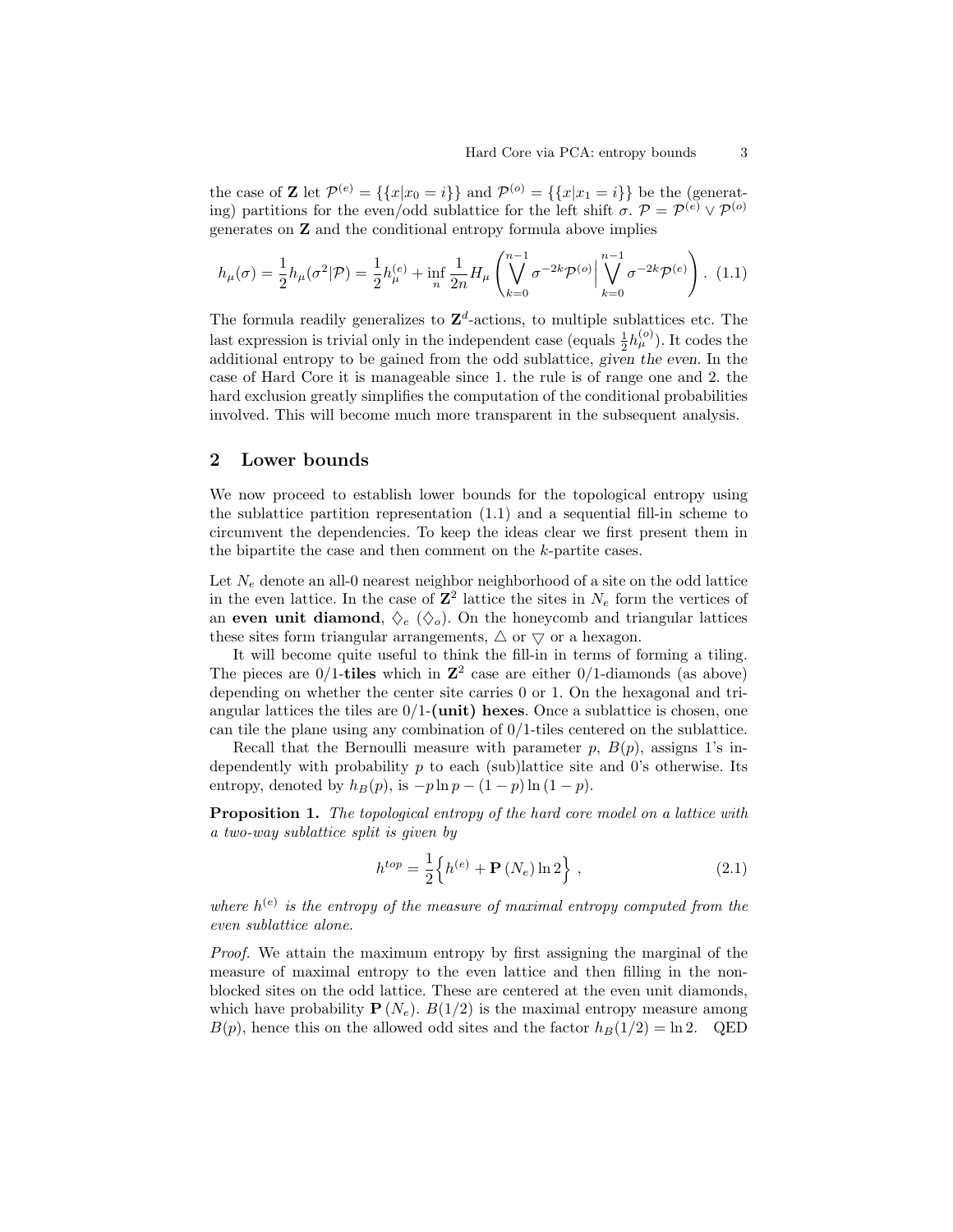The principle in the Proposition can be directly applied to square and honeycomb lattices. A further argument is required to cover all regular lattices. In the following result we present these arguments and further extend to Kagomé lattice,  $\bf{K}$  (a tripartite graph), as well as to the square lattice with Moore neighborhood,  $\mathbb{Z}^2M$  (eight nearest neighbors in Euclidean metric, a 4-partite graph).

Theorem 1. The topological entropy of the hard core model is bounded from below on the square  $(m = 4)$  and honeycomb  $(m = 3)$  lattices by

$$
\underline{h}_{\mathbf{Z}^2/\mathbf{H}}(p) = \frac{1}{2} \Big\{ h_B(p) + (1-p)^m \ln 2 \Big\} , \qquad (2.2)
$$

on triangular ( $m' = 3$ ) and Kagomé ( $m' = 2$ ) lattices by

$$
\underline{h}_{\mathbf{T}/\mathbf{K}}(p,q) = \frac{1}{3} \Big\{ h_B(p) + (1-p)^{m'} \big[ h_B(q) + [1 - (1-p)q]^2 \ln 2 \big] \Big\} \tag{2.3}
$$

and on  $\mathbb{Z}^2M$  lattice by

$$
\underline{h}_{\mathbf{Z}^2 M}(p,q,r) = \frac{1}{4} \Big\{ h_B(p) + (1-p)^2 \Big[ h_B(q) + [1 - (1-p)q]^4 h_B(r) + (1-p)^2 (1-q)^2 [1 - (1 - (1-p)q)^2 r]^2 \ln 2 \Big] \Big\}
$$
\n(2.4)

where p, q and  $r \in (0, 1)$ .

*Proof.* The lower bounds (2.2) follow simply from (2.1) by assigning  $B(p)$  to the even sublattice since then  $\mathbf{P}(N_e) = (1-p)^{|N_e|}$  where the exponent is the number of elements in  $N_e$  in  $\mathbb{Z}^2$  and **H** respectively.

On the triangular lattice the sublattice partition is three-way. We call the parts the dot, circle and triangle sublattices. They are filled in three stages in the order ∘ → • → ⊳. See Figure 1a and b for the notation and arrangement of the sublattices in a neighborhood of a triangle site.

Suppose the three sublattices are initially all empty. First fill-in the circle lattice with  $B(p)$ , hence the entropy contribution  $\frac{1}{3}h_{B(p)}$ . Then fill-in all dot sites centered at  $\bigtriangledown$  with  $B(q)$ , this implies the entropy increase  $\frac{1}{3}(1-p)^3 h_{B(p)}$ from the dot lattice.

To update the center site which is a triangle we need to know that its value is not forced. Hence

P(center triangle not forced by nearest neighbor circle or dot)

= 
$$
\mathbf{P}(\text{no 1's in the hexagon of nearest neighbors of the triangle})
$$
  
\n=  $\mathbf{P}(\triangle = 0 \text{ and } \nabla = 0) = \mathbf{P}(c_2 = c_4 = c_5 = 0 \text{ and } d_1 = d_2 = d_3 = 0)$   
\n=  $\mathbf{P}(d_1 = d_2 = d_3 = 0 \mid c_2 = c_4 = c_5 = 0) \mathbf{P}(c_2 = c_4 = c_5 = 0)$   
\n=  $\mathbf{P}(d_1 = d_2 = d_3 = 0 \mid c_2 = c_4 = c_5 = 0) (1 - p)^3$   
\n=  $[\mathbf{P}(d_1 = 0 \mid c_2 = c_4 = c_5 = 0)]^3 (1 - p)^3$   
\n=  $[\mathbf{P}(c_1 = 1 \text{ or } \{c_1 = 0 \text{ and } d_1 = 0\} \mid c_2 = c_4 = c_5 = 0)]^3 (1 - p)^3$   
\n=  $[p + (1 - p)(1 - q)]^3 (1 - p)^3$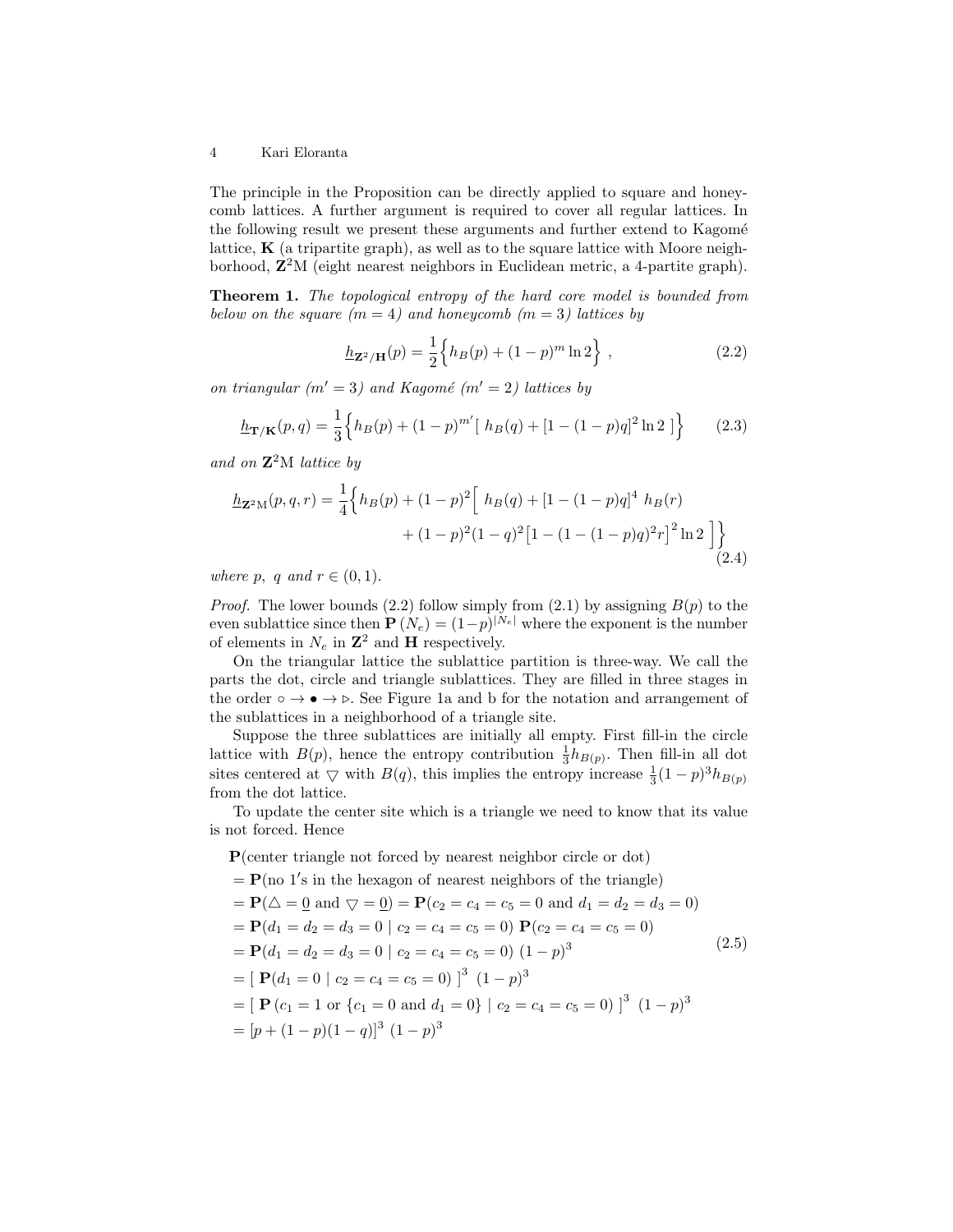which together with the choice  $B(1/2)$  on the non-blocked dots gives  $(2.3)$ .

The Kagomé lattice argument is similar to the triangular one. There are three sublattices involved, all identical copies of the Kagomé, only thinned and reoriented. For the nearest neighbors of a triangle-site see Figure 1c. Again we fill in the order ∘  $\rightarrow \bullet \rightarrow \bullet$ . In the last stage the probability of the triangle site being unforced is now

$$
\mathbf{P}(c_2 = c_4 = 0 \text{ and } d_1 = d_2 = 0)
$$
  
=  $[\mathbf{P}(c_1 = 1 \text{ or } \{d_1 = 0 \text{ and } c_1 = 0\} | c_2 = c_4 = 0)]^2 (1 - p)^2$   
=  $[p + (1 - p)(1 - q)]^2 (1 - p)^2$ 

In the case of the square lattice with Moore neighborhood there is a four-way sublattice partitioning. We denote and fill them as follows:  $\circ \rightarrow \bullet \rightarrow \diamond \rightarrow \diamond$  (see Fig. 1d).

The two first terms of the formula (2.4) are straightforward since circles are laid independently and each dot has exactly two circle neighbors. Furthermore as above we can show that  $\mathbf{P}(\triangleright \text{unforced}) = (1-p)^2 [p + (1-p)(1-q)]^4$ .

For the diamond site at the center of Fig. 1d to contribute to the entropy we need to know the probability that it is unforced i.e. all entries in the punctured square  $S$  rendered with dotted line in Fig 1d. are 0's:

$$
\mathbf{P}(S = \underline{0}) = \mathbf{P}(\text{all } \triangleright, \bullet \in S \text{ are } 0 \mid \text{all } \circ \in S \text{ are } 0) (1 - p)^{4}
$$
  
\n
$$
= \mathbf{P}(\triangleright \in S \text{ are } 0 \mid \circ, \bullet \in S \text{ are } 0) (1 - p)^{4} (1 - q)^{2}
$$
  
\n
$$
= \mathbf{P}(d_{1} = 1 \text{ or } \{d_{1} = d_{2} = 0 \text{ and } t_{1} = 0\} \mid \circ, \bullet \in S \text{ are } 0) (1 - p)^{4} (1 - q)^{2}
$$
  
\n
$$
= [\mathbf{P}(d_{1} = 1 \mid \circ, \bullet \in S \text{ are } 0) + \mathbf{P}(d_{1} = d_{2} = 0 \text{ and } t_{1} = 0) \mid \circ, \bullet \in S \text{ are } 0)]^{2} (1 - p)^{4} (1 - q)^{2}
$$
  
\n(2.6)

One can compute the two probabilities in the last expression to be

$$
2p(1-p)q + (1-p)^{2}(2-q)q
$$
 and  
\n
$$
[p^{2} + 2p(1-p)(1-q) + (1-p)^{2}(1-q)^{2}] (1-r)
$$

respectively. From these the formula in the square brackets in (2.6) can finally be simplified to the form  $1 - [1 - (1 - p)q]^2$ r. QED

The entropy bounds in  $(2.2)$  -  $(2.4)$  can be maximized with respect to the parameters using standard optimization routines in a desktop machine.

In the square lattice case the topological entropy has been computed to a great accuracy (e.g. in [2] to some 40 decimal places) using the corner transfer matrix methods. These numerical studies attack the problem in a very different way. Our aim is not to compete in decimal count but rather present an alternative method applicable in many lattice set-ups to estimate the entropy which simultaneously yields some explicit information on the generic configurations/the measure of maximal entropy.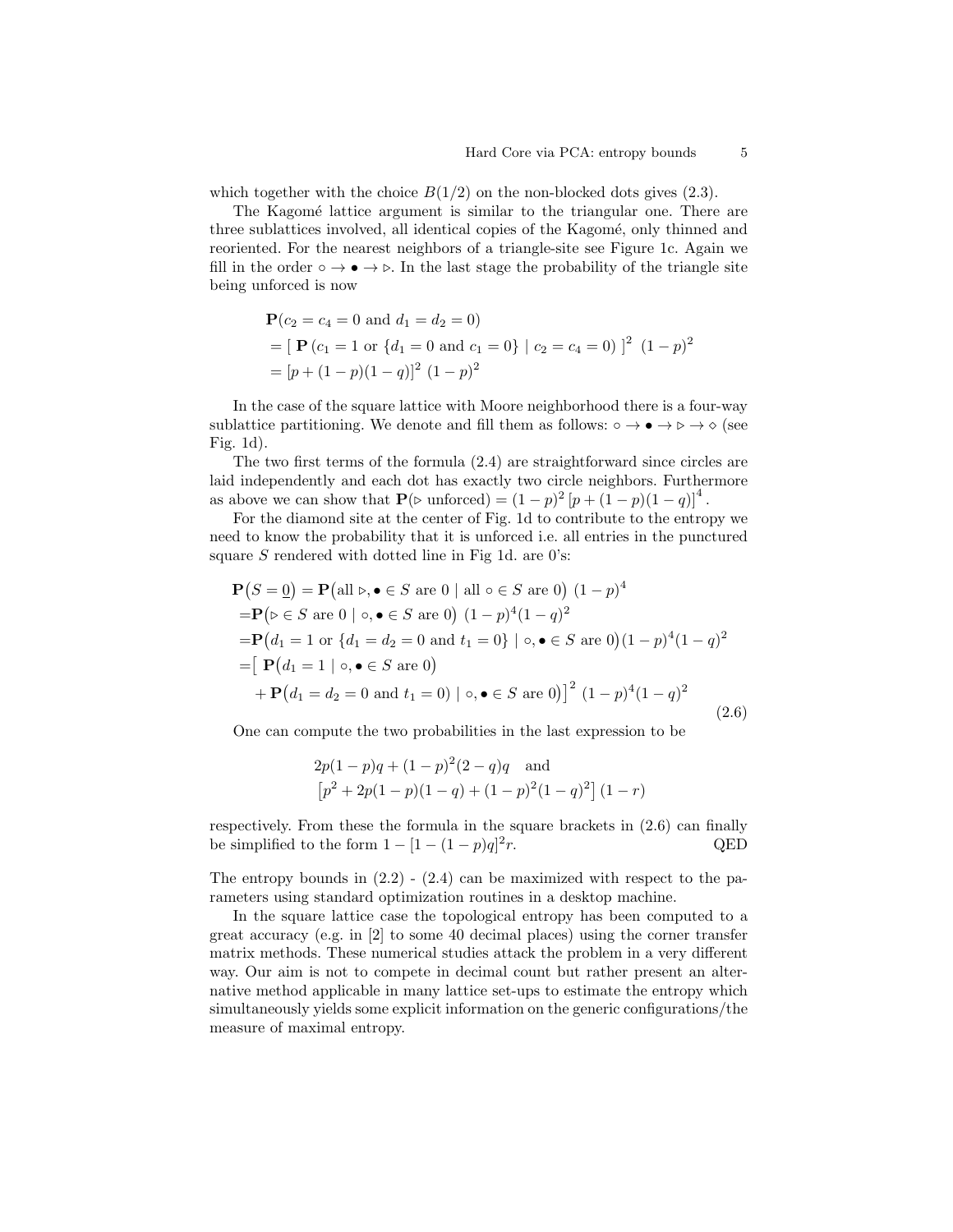

Fig. 1. Tiling of the triangular lattice with hexagonal 1-tiles and neighborhoods in triangular, Kagomé and  $\mathbb{Z}^2$ M cases.

Table 1. First lower bounds for Hard Core topological entropy and the corresponding sublattice densities for some 2-d lattices. To the right we have indicated the best numerical estimates for the entropy and corresponding density (in parenthesis) found in the literature.

| L                        | $\max h_{\mathbf{r}}$ | sublattice densities         | best estimates             |
|--------------------------|-----------------------|------------------------------|----------------------------|
| ${\bf Z}^2$              | 0.3924                | (0.1702, 0.2370)             | $0.4075(0.2266)_{[9],[2]}$ |
| н                        | 0.4279                | (0.2202, 0.2371)             | $0.4360(0.2424)_{[2]}$     |
| т                        | 0.3253                | (0.1457, 0.1559, 0.1517)     | $0.3332(0.1624)_{[2]}$     |
| K                        | 0.3826                | (0.1944, 0.1948, 0.1866)     |                            |
| $\mathbf{Z}^2\mathrm{M}$ | 0.2858                | (0.119, 0.127, 0.130, 0.126) |                            |

The measure of maximal entropy doesn't need to be unique for a 2-d lattice model but in the case of hard square gas it is. This follows from the Dobrushin criterion  $([5], [10])$ . Using this knowledge and the results above we now establish bounds for the density of 1's in the generic configurations. The exact value of the upper bound in the following result is in the Proof but we prefer to give the statement in this more explicit form.

**Proposition 2.** In the square lattice case the density of 1's at the equilibrium is in the interval (0.21367, 0.25806).

*Proof.* Let  $\rho_e$  be the density of 1's on the even lattice and let c denote the expected number of 0's that a 1 forces on the odd lattice. Since exactly half of the non-forced sites will be 1's it must by the uniqueness of the measure of maximal entropy hold that  $(2 + c)\rho_e = 1$ . Hence under it

$$
\mathbf{P}(x_i = 0) = \frac{1+c}{2+c}, \qquad \mathbf{P}(x_i = 1) = \frac{1}{2+c} \quad \text{and} \quad \mathbf{P}(\diamondsuit_e) = \frac{2}{2+c}
$$

on both lattices. The last one is due to exactly half of  $\Diamond$ <sub>e</sub> giving rise to all the 1's on the other sublattice. (0-diamond as defined in the beginning of the section).

The entropy of any distribution on the even lattice with 1-density  $\rho_e$  is bounded from above by the entropy of the Bernoulli distribution with parameter  $\rho_e$ . Hence the total entropy at that 1-density is bounded from above by

$$
\frac{1}{2}\left(h_B\left(\frac{1}{2+c}\right)+\frac{2}{2+c}\ln 2\right).
$$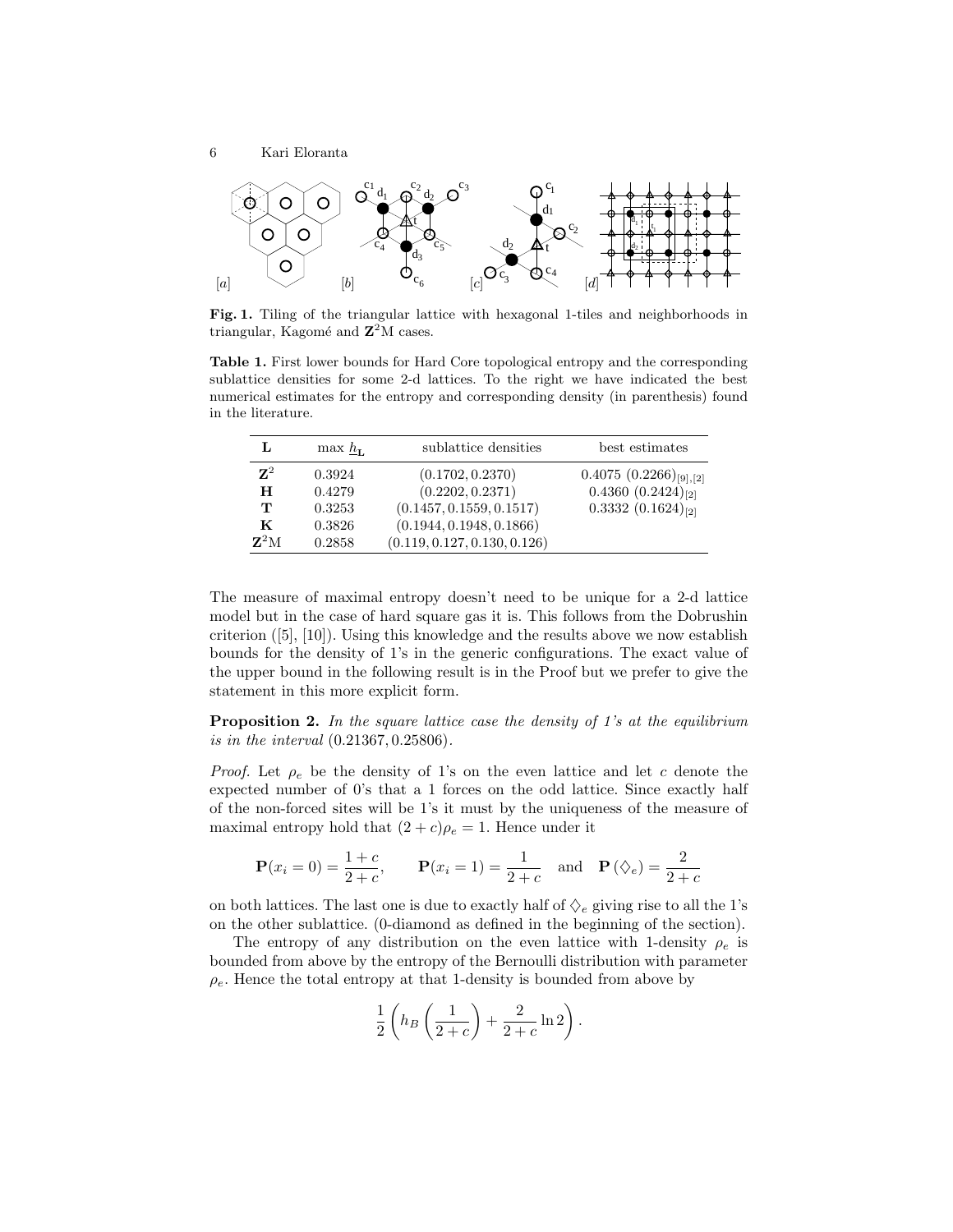This expression bounded by  $h^{top}$  of Table 1 ([2] or [9]) yields an upper bound for c, 2.6801 which in turn gives the lower bound for  $\rho_e$ .

The upper bound for  $\rho_e$  follows from a lower bound for c which we establish using a monotonicity argument. The 1's on say the even lattice are  $B(1/2)$ distributed on the non-forced sites. Call this set F. Pick a site in it which has symbol 1. How many sites will this entry block? Let  $F'$  be a superset of  $F$ . Then clearly  $\mathbf{E}(c|F) \geq \mathbf{E}(c|F')$  as in a bigger domain the 1 is more likely to share the blocking with a nearest neighbor 1 on the same sublattice. Hence a lower bound is obtained by calculating the blocking for a 1 with its eight nearest neighbors also in  $F$ . Enumerating the  $2<sup>8</sup>$  possible neighborhood configurations and weighting them uniformly according to the  $B(1/2)$ -distribution we get the lower bound for c: 15/8. This in turn implies the upper bound for  $\rho_e$ , 8/31. QED

Since our first estimate for the lower bound on  $\mathbb{Z}^2$  is associated with densities incompatible with Proposition 2 we will try out a symmetric variant of the theme. The (near) equality of the densities on the sublattices should be a natural property of a measure corresponding to a good lower bound since the measure of maximal density is believed to be unique in all our cases. In the last three cases in Table 1. the non-equality of the densities isn't far off but for the first two we present an "equalization".

**Proposition 3.** To achieve equal densities of 1's on each of the sublattices one needs to replace the  $B(1/2)$  distribution in the last stage of the measure construction by  $B(p')$  and thereby  $\ln 2$  in (2.2) by  $h_{B(p')}$ , where  $p' = p(1-p)^{-|N_e|}$ .

*Proof.* In the case of two sublattices after  $B(p)$  distribution of 1's on the even lattice there are a density of  $(1-p)^{|N_e|}$  unforcing neighborhoods on this sublattice. These have to produce the correct density of 1's on the odd lattice, hence we need the even lattice flip probability  $p'$  to satisfy  $p'(1-p)^{|N_e|} = p$ . QED

Using Proposition 3 one can optimize the square lattice topological entropy bound to (a slightly worse value) 0.3921 at common density level 0.2015. In view of Proposition 2 this indicates that the entropy generating 1's are not yet packed in densely enough. In the case of the honeycomb lattice the corresponding values are 0.427875 at 0.2284.

### 3 Higher order blocks

To improve the entropy bounds and more importantly to get some insight into the character of the measure of maximal entropy we now consider more complicated optimization schemes involving Bernoulli-distributed blocks on sublattices. We first illustrate the ideas on hexagonal and triangular lattices.

A three-hex is obtained by gluing together three unit hexes so that each has two joint sides. Figure 2a. illustrates three such three-hexes next to each other (for reference lattice edges are indicated as thin dotted lines in one of the unit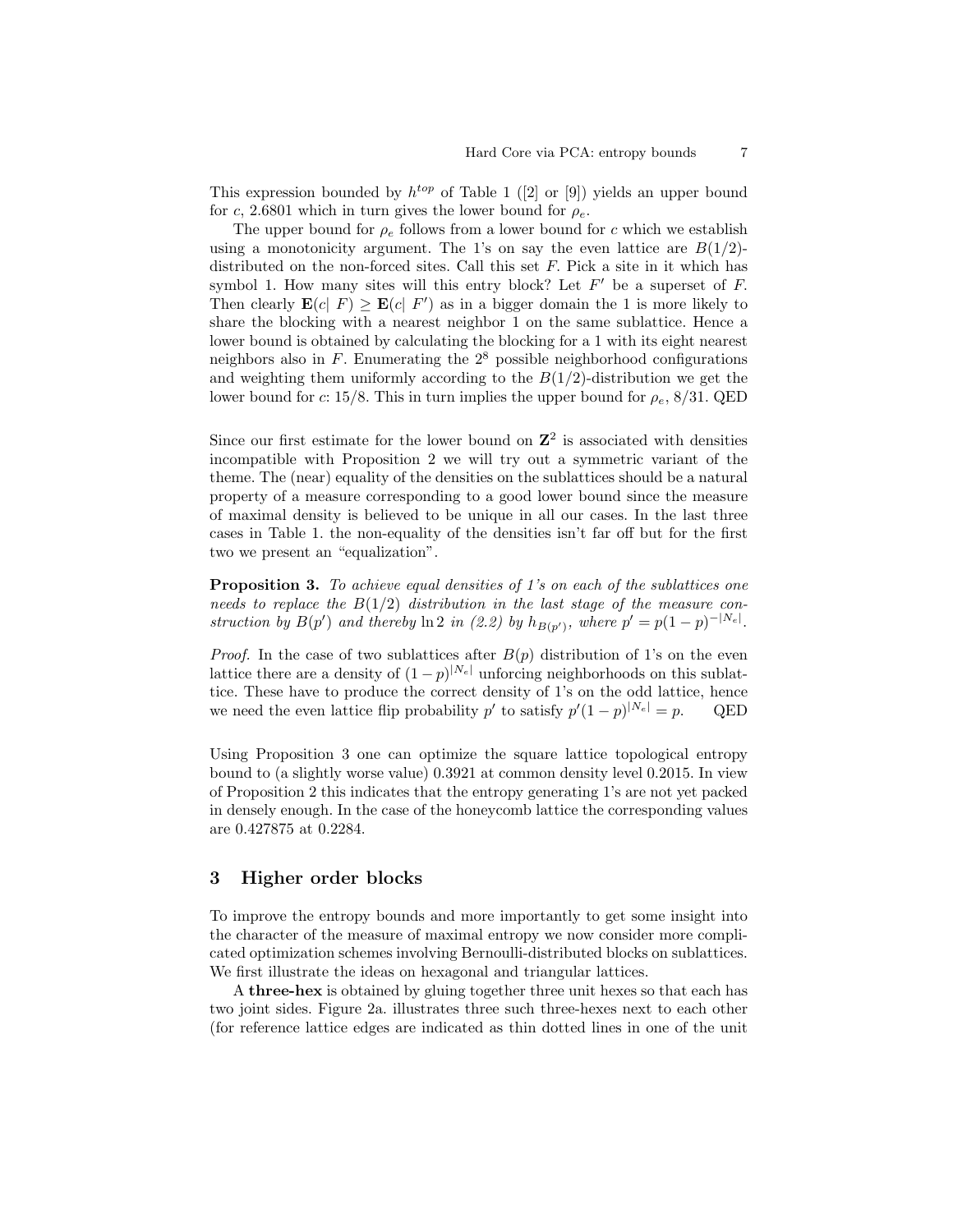hexes). Note that the unit tiles on each of them are all centered on the same sublattice, the circle lattice in this case (call the tile a circle three-hex). The dots of the other sublattice are all in the centers of the three-hexes or on their extremities (three of them are indicated). Three-hexes of the same orientation obviously tile the plane.



Fig. 2. 3-hex arrangements in hexagonal and triangular cases.

Let  $B(\mathbf{p}), \ \mathbf{p} = (p_0, p_1, p_2, p_3)$  be the Bernoulli distribution on circle three-hexes with the probability that the three-hex has exactly  $k$  1-tiles in it in a given orientation being  $p_k$  (so  $p_0 + 3p_1 + 3p_2 + p_3 = 1$ ). Its entropy is then  $h_B^{(3)}(\mathbf{p}) =$  $-p_0 \ln p_0 - 3p_1 \ln p_1 - 3p_2 \ln p_2 - p_3 \ln p_3.$ 

**Theorem 2.** Let  $a(\mathbf{p}) = p_0 + 2p_1 + p_2$ . For the hexagonal lattice the Hard Core entropy is bounded from below by

$$
\underline{h}_{\mathbf{H}}^{(3)}(\mathbf{p}) = \frac{1}{6} \left\{ h_B^{(3)}(\mathbf{p}) + \left[ p_0 + 2a(\mathbf{p})^3 \right] \ln 2 \right\}
$$
 (3.1)

and for the triangular lattice a corresponding bound is

$$
\underline{h}_{\mathbf{T}}^{(3)}(\mathbf{p},q) = \frac{1}{9} \left\{ h_B^{(3)}(\mathbf{p}) + \left[ p_0 + 2a(\mathbf{p})^3 \right] h_B(q) + 3 \left[ p_1 + p_0(1-q) \right] a(\mathbf{p})^3 (2-q)^2 \ln 2 \right\}
$$
\n(3.2)

where  $p_i, q \in (0,1)$ .

Proof. For the construction of the measure we will fill in the lattice in the order  $\circ \rightarrow \bullet$ . If the circle three-hexes are distributed Bernoulli with parameter **p** the entropy contribution from the circle lattice will be  $\frac{1}{2} \frac{1}{3} h_B(\mathbf{p})$  where the factors result from the sublattice density and the fact that we distribute triples. As in Proposition 1. in the next stage the maximal entropy choice for the unforced sites on the dot lattice is the  $B(1/2)$  distribution. The total density of sites available is computed at two different types of dot sites (as in Fig. 2a, the three dots indicated) and is  $\frac{1}{3} \left[ p_0 + 2 (p_0 + 2p_1 + p_2)^3 \right]$  where the coefficient 2 and the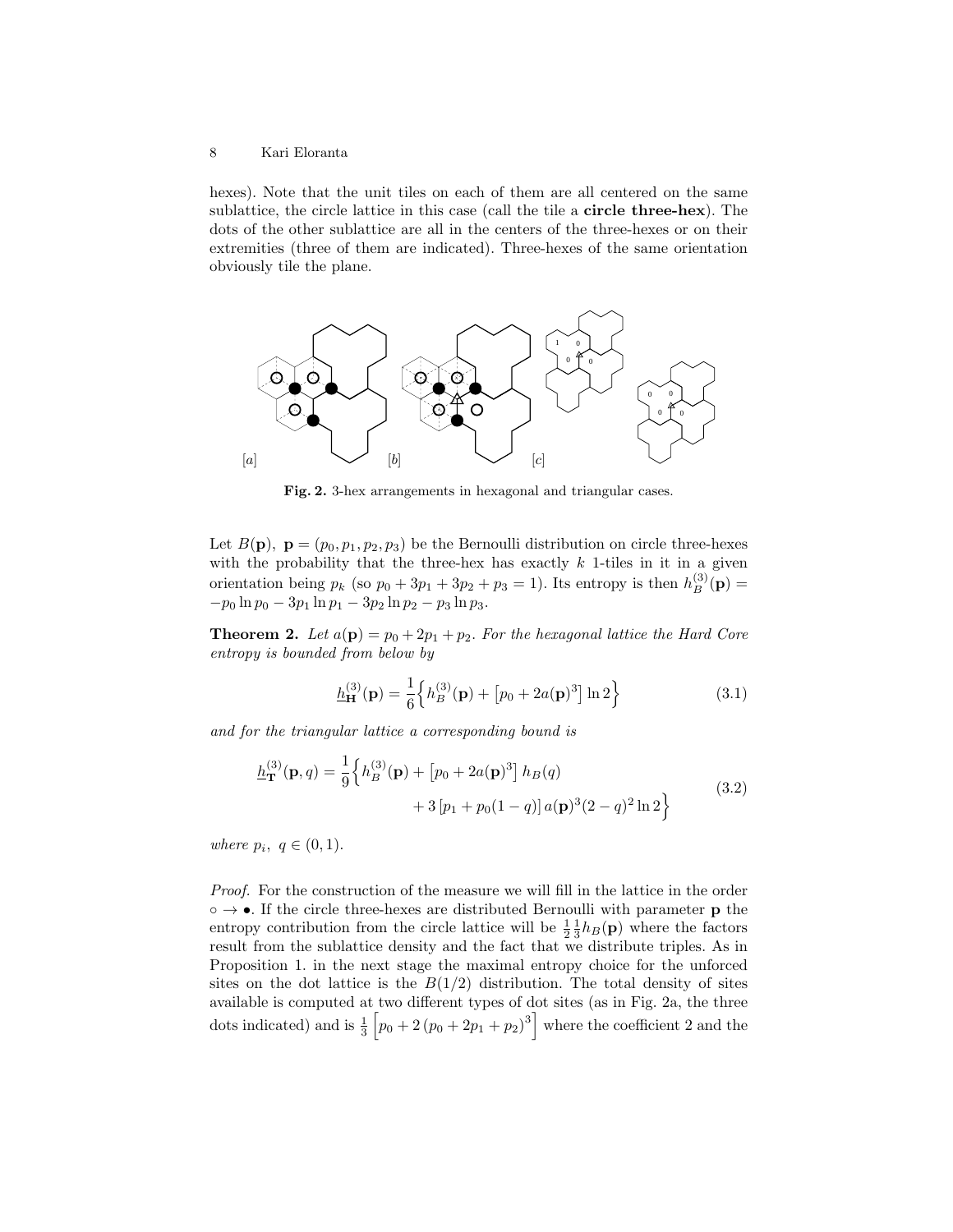power 3 follow from the fact that at two of the three dot sites three adjacent three-hexes coincide. These formulas combined and simplified yield (3.1).

On the triangular lattice a third sublattice enters and the fill-in order is then  $\circ \rightarrow \bullet \rightarrow \circ$ . The entropy contribution from the Bernoulli circle three-hexes is now  $\frac{1}{3} \frac{1}{3} h_B(\mathbf{p})$  since each sublattice is identical, hence of density 1/3.

In the second stage the unforced dot sites are filled with  $B(q)$  distribution. Their density is computed as above to be  $\frac{1}{3} \left[ p_0 + 2 (p_0 + 2p_1 + p_2)^3 \right]$ , hence the entropy contribution from dot lattice will be this expression multiplied by  $\frac{1}{3}B(q)$ .

In the final stage the unforced triangle sites are filled by  $B(1/2)$ . Their density in the full lattice is

$$
\frac{1}{3}\mathbf{P}(\text{nearest neighbor } \circ \text{ and } \bullet \text{ sites all } 0's)
$$
\n
$$
= \frac{1}{3} \Big\{ p_1(p_0 + 2p_1 + p_2) \left[ (p_1 + 2p_2 + p_3) + (p_0 + 2p_1 + p_2)(1 - q) \right]^2 \qquad (3.3)
$$
\n
$$
+ p_0(p_0 + 2p_1 + p_2)(1 - q) \left[ (p_1 + 2p_2 + p_3) + (p_0 + 2p_1 + p_2)(1 - q) \right]^2 \Big\},
$$

which results from considering the two different arrangements of four neighboring three-hexes as shown in Fig. 2c. (top and bottom cases for the top and bottom expressions in (3.3)). The formulas merged and simplified result in (3.2). QED

Table 2. Optimized lower bounds and densities for three-hex Bernoulli blocks.

| L            | max $h_{\text{L}}$ | $(p_0, p_1, p_2, p_3), q$          | sublattice densities  |
|--------------|--------------------|------------------------------------|-----------------------|
| H            | 0.4304             | (0.504, 0.110, 0.048, 0.021)       | (0.2276, 0.2376)      |
| $\mathbf{T}$ | 0.3265             | (0.64, 0.092, 0, 025, 0.010), 0.25 | (0.153, 0.155, 0.151) |

*Remarks.* 1. The Kagomé lattice case is treated in an analogous fashion to  $T$ . 2. Note that apart from improvements in the entropy bounds, almost all of the sublattice densities have increased (in comparison to values in Table 1) indicating a better packing of the 1's on the sublattices. Moreover they have significantly less variation which is to be expected since the densities are equal for the measure of maximal entropy.

Let us now return to our original motivation, the Hard Core on the square lattice. Compounding the principles above and some further ideas we will implement an increasing sequence of lower bounds converging to the topological entropy. Along the way we'll get more explicit information on the configurations favored by the measure of maximal entropy.

1-tiles in the  $\mathbb{Z}^2$  case are diamonds of side length  $\sqrt{2}$  centered on either of the two sublattices.  $k$ -omino is formed by gluing together  $k$  such 1-tiles along edges. If  $k = n^2$  and the 1-tiles are in a diamond formation we call them a  $n \times n$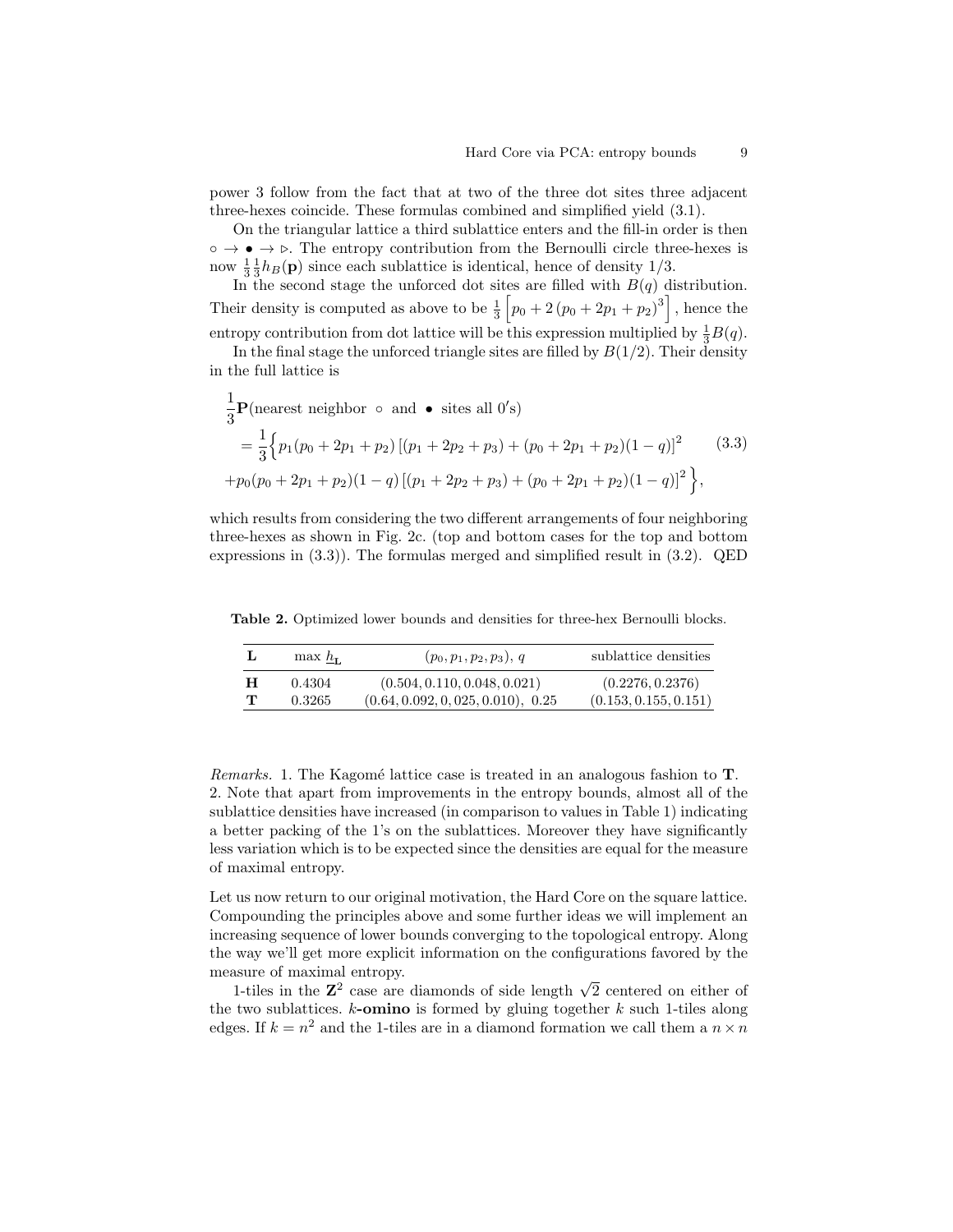**-blocks**. There are  $2^{n^2}$  of them. The optimization results in Section 2 were for the  $1 \times 1$ -blocks.

Consider next  $2 \times 2$ -blocks. There are 16 of them, but after assuming isotropy for them i.e. that blocks that are rotations of each other are distributed with equal probability (inevitable when measure of maximal entropy is unique), there are only five free parameters for Bernoulli distribution  $B(\mathbf{p})$  on them ( $\mathbf{p} =$  $(p_0, p_1, p_{21}, p_{22}, p_3, p_4), p_0 + 4p_1 + 4p_{21} + 2p_{22} + 4p_3 + p_4 = 1.$  Here the first subindex of p refers to the number of 1's in the block and  $p_{22}$  and  $p_{21}$  denote the two different arrangement of two 1's in the block (side by side and across)).

The entropy contribution from the even lattice (on which we distribute first the 1's using  $B(p)$  is now

$$
-\frac{1}{4}\Big\{p_0\ln p_0+4p_1\ln p_1+4p_{21}\ln p_{21}+2p_{22}\ln p_{22}+4p_3\ln p_3+p_4\ln p_4\Big\}.\ (3.4)
$$

The density of the unforced sites on the odd lattice can be computed from the three cases indicated in Figure 3a. and results in

$$
\frac{1}{4} \left\{ p_0 + 2 \left( p_0 + 2 p_1 + p_{21} \right)^2 + \left( p_0 + 3 p_1 + 2 p_{21} + p_{22} + p_3 \right)^4 \right\} \ . \tag{3.5}
$$

These combined yield a lower bound for  $h^{top}$ , which is optimized in Table 3 (second row).



Fig. 3.  $n \times n$  -blocks and update window in  $\mathbb{Z}^2$  case. Reductions in a 3  $\times$  3 -block and the extension.

| block size   | $\max \frac{h}{2^2}$ | sublattice densities | final/initial variables |
|--------------|----------------------|----------------------|-------------------------|
| $1 \times 1$ | 0.392421             | (0.1702, 0.2370)     | 1/1                     |
| $2 \times 2$ | 0.39877              | (0.1993, 0.2254)     | 5/15                    |
| $3 \times 3$ | 0.4014               | (0.2073, 0.2254)     | 46/511                  |

Table 3. Optimized lower bounds and densities for a Bernoulli blocks on  $\mathbb{Z}^2$ .

In the block size  $3 \times 3$  there are initially 511 free block probabilities to optimize. When rotational invariance is imposed the variable number is reduced and additionally we will expect blocks that are reflections of each other to have equal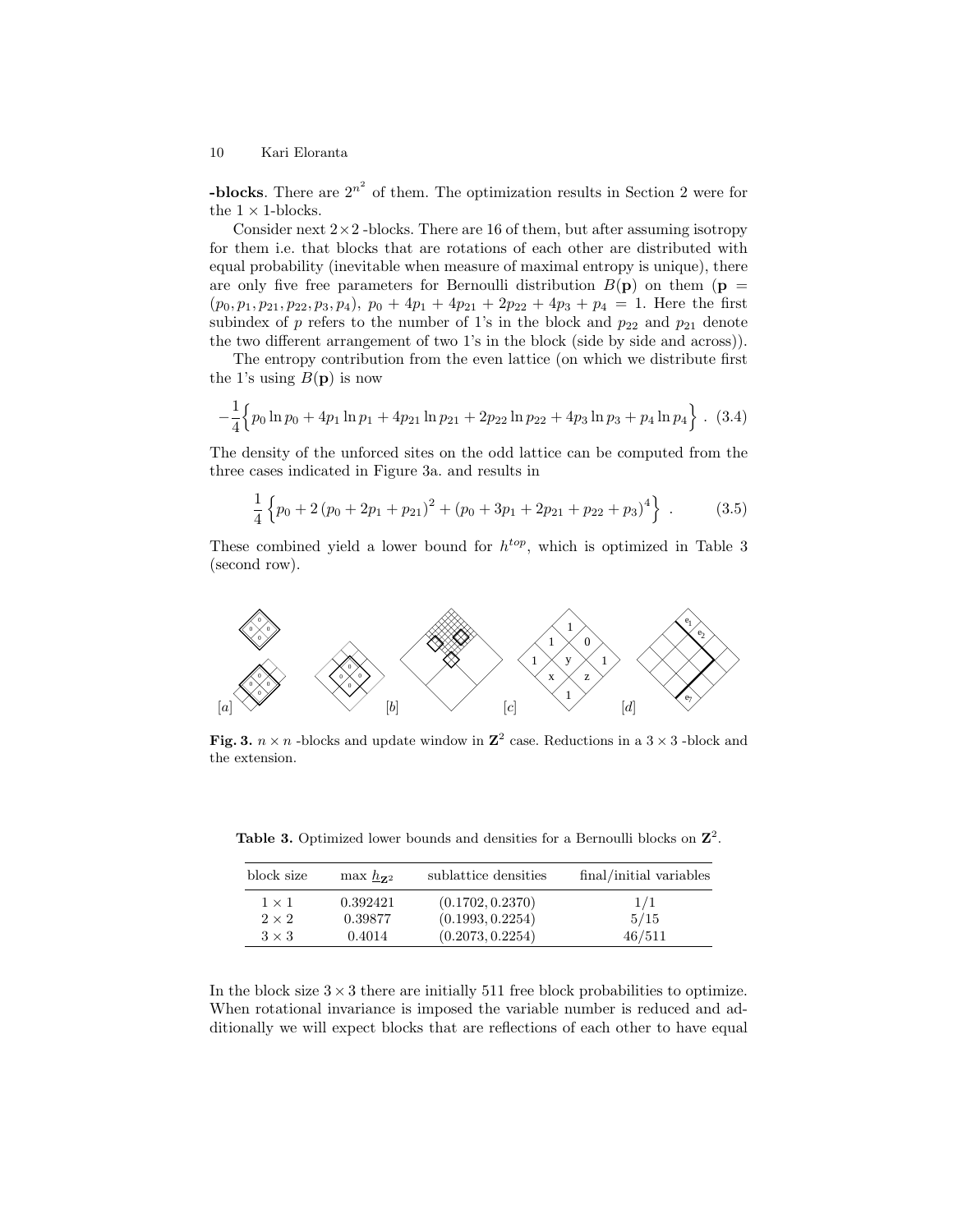probabilities at the optimum. After these two types of symmetries are accounted the number of free variables will be 101.

In this size and in larger blocks another feature appears which enables further variable weeding. Consider the block in Figure 3c. The symbol assignments in sites x, y and z are irrelevant in the sense that the existing 1's in the  $3 \times 3$ -block already force all the odd sites (to carry 0's) that x, y and z might force if any of them were 1's. Hence there are  $2<sup>3</sup>$  blocks of equal probability. This combined with the symmetry assumptions above yield the total of 64 blocks with identical probabilities at the optimum (this is actually the maximum reduction achievable in this block size). Combing through the set of all blocks for this feature will result in reduction by a factor about 11 to the final set of 46 variables. Their optimal values have been computed and the results are in Table 3.

Subsequently we call sites like  $x, y$  and z above weak with respect to the rest of the given block. Only the corner sites of a block cannot ever be weak.

The procedure of variable reduction is highly useful since the above rotational and reflection symmetry search as well as the weak site identification can be automated. Moreover the reduction improves significantly at every stage: for example in the next block size of  $4 \times 4$  the initial variable number of 65.536 shrinks 66-fold to 991 final free variables.

Note also that the optima in block size  $n \times n$  can be utilized as indicated in Figure 3d to initiate the search in the next larger block size. Once e.g. the  $3 \times 3$  subblock optimum probability is known, the added half frame  $(e_1, \ldots, e_7)$ should be assigned  $B(p)$  entries with p computed from  $3 \times 3$  blocks. With tailored optimization routines one should be able to deal with several thousands of variables in the larger block sizes. All the optimizations here were done with non-specialized code using Mathematica.

The optimal block probabilities satisfy a useful monotonicity property, that we establish next. For this let  $B_i$ ,  $i = 1, 2$  be  $n \times n$  -blocks, whose subsets of 1's we refer to as  $B_i^{(1)}$ . There is a partial order on the blocks via  $B_i^{(1)}$  using the  $i$ . There is a partial order on the blocks via  $D_i$ ordinary set inclusion:  $B_i \prec B_j$  if  $B_i^{(1)} \subset B_j^{(1)}$ . Let the optimal probabilities for the blocks be  $\mathbf{p} = (p_0, p_1, p_2, p_3, \dots, p_l)$ ,  $l = 2^{n^2}$  (no reductions done yet and no particular order in the coordinates).

**Theorem 3.** Given two blocks  $B_1$  and  $B_2$  with optimal lower bound probabilities  $p_1$  and  $p_2$ , if  $B_1^{(1)} \subset B_2^{(1)}$  then  $p_1 \geq p_2$ . If  $B_2^{(1)} \setminus B_1^{(1)}$  contains only weak sites with respect to  $B_1^{(1)}$  then  $p_1 = p_2$ , otherwise  $p_1 > p_2$ .

*Proof.* The optimal lower bound is given by  $\underline{h}(\mathbf{p}) = \frac{1}{n^2} \{-\sum_i p_i \ln p_i + \mathbf{P}(N_e) \ln 2\}$ where  $N_e$  is the even  $2 \times 2$  -diamond of all 0's as in Section 2. Let  $B_i$  be such that  $B_1^{(1)} \subset B_2^{(1)}$  and let  $p_1 = p + \epsilon$ ,  $p_2 = p - \epsilon$ ,  $0 \leq |\epsilon| < p$ . Denote by  $h_{\epsilon}(\mathbf{p})$  the lower bound with the given  $p_1$  and  $p_2$ . To prove the result we will consider the entropy variation under the probability change of the two blocks:  $\Delta h_{\epsilon}(\mathbf{p}) = h_{\epsilon}(\mathbf{p}) - h_0(\mathbf{p})$ . More explicitly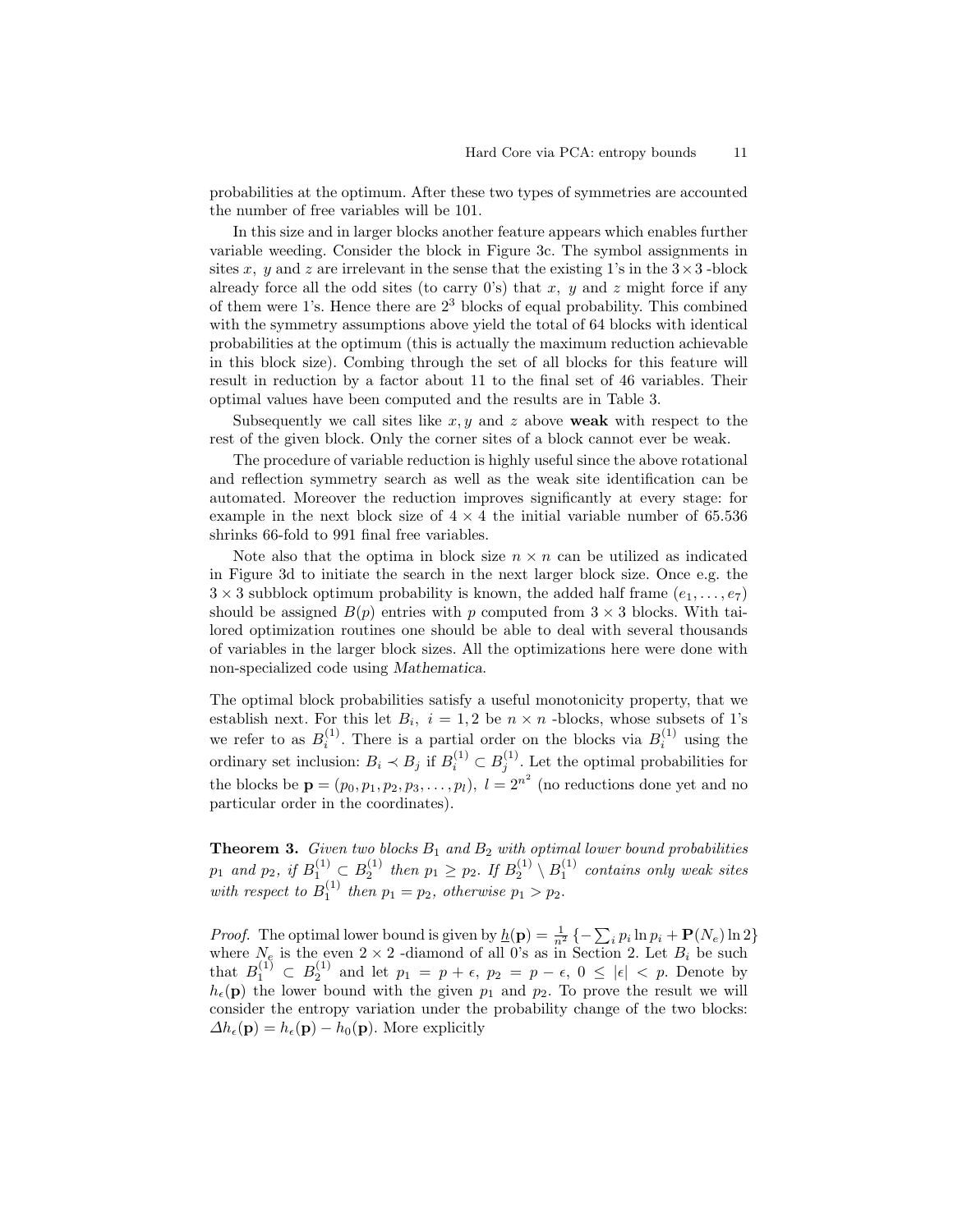$$
\Delta h_{\epsilon}(\mathbf{p}) = \frac{1}{n^2} \Biggl\{ \Bigl[ -(p+\epsilon)\ln(p+\epsilon) - (p-\epsilon)\ln(p-\epsilon) + 2p\ln p \Bigr] + \Bigl[ \mathbf{P}_{1,\epsilon}(N_e) - \mathbf{P}_1(N_e) + \mathbf{P}_{2,\epsilon}(N_e) - \mathbf{P}_2(N_e) + \mathbf{P}_{4,\epsilon}(N_e) - \mathbf{P}_4(N_e) \Bigr] \ln 2 \Biggr\},
$$
\n(3.6)

where  $\mathbf{P}_{k,\epsilon}(N_e)$  and  $\mathbf{P}_k(N_e)$  are the  $N_e$ -diamond probabilities computed from the different arrangements involving  $k = 1, 2$  or  $4 n \times n$  -blocks as in Figures 3a and b, for the block probability choices  $p\pm\epsilon$  or  $p$  for both.

By  $\ln(1+x) \approx x$  the first square bracket behaves for small  $\epsilon$  like  $c_1 \epsilon^2$ ,  $c_1 < 0$ . If  $B_2^{(1)} \setminus B_1^{(1)}$  contains only weak sites with respect to  $B_1^{(1)}$  then the blocks  $B_i$  allow exactly the same sites to flip on the odd lattice hence each of the three last lines in (3.6) vanishes. The sole contribution to  $\Delta h_{\epsilon}(\mathbf{p})$  then comes from the first square bracket and since this is negative for small but nonzero  $\epsilon$ , it must be that  $p_1 = p_2$  at the optimum.

If  $B_2^{(1)} \setminus B_1^{(1)}$  contains non-weak sites with respect to  $B_1^{(1)}$  let us first assume that they force  $k$  odd interior sites (recall that the odd sites are the vertices of the grids in Figure 3. There are  $(n-1)^2$  such interior sites in a  $n \times n$  -block). Let m be the number non-forced odd interior sites over block  $B_1$ . Then

$$
\mathbf{P}_{1,\epsilon}(N_e) - \mathbf{P}_1(N_e) = \left( \dots + \frac{(p+\epsilon)m}{(n-1)^2} + \frac{(p-\epsilon)(m-k)}{(n-1)^2} + \dots \right) - \left( \dots + \frac{pm}{(n-1)^2} + \frac{p(m-k)}{(n-1)^2} + \dots \right) = \frac{k\epsilon}{(n-1)^2},
$$

where the dots refer to the contributions from the other blocks. All these terms cancel out, since the other block probabilities are identical.

If non-weak sites only force odd interior sites then by geometry of the set-up the two last lines in (3.6) are immediately zero. If e extra odd edge, off-corner sites are forced, similar argument than above gives estimate  $(c_2 + \frac{e\epsilon}{4(n-1)})^2$  –  $c_2^2, c_2 > 0$  for  $\mathbf{P}_{2,\epsilon}(N_e) - \mathbf{P}_2(N_e)$  so the next to last line in (3.6) has the first order behavior  $c_3\epsilon$ ,  $c_3 > 0$ . Some added bookkeeping yields  $\mathbf{P}_{4,\epsilon}(N_e) - \mathbf{P}_4(N_e) =$  $(c_4 + l\epsilon/4)^4 - c_4^4 \approx c_5\epsilon$ ,  $c_5 > 0$  (*l* is the number of odd corners forced).

The leading orders for the terms in the square brackets in (3.6) together yield  $c_1\epsilon^2 + d\epsilon$ ,  $c_1 < 0$ ,  $d \ge 0$ . If there are non-weak sites in  $B_2^{(1)} \setminus B_1^{(1)}$  with respect to  $B_1^{(1)}$ , then  $d > 0$ . Hence  $p_1 > p_2$  must prevail at the optimum. QED

Remarks. 1. Intuitively the result says that if neither of two even blocks gives more subsequent choice on the odd lattice, for maximum entropy one should weight them equally. Otherwise one should favor the one giving more choice on the odd lattice.

2. One can readily see some chains imposed by the order in Figure 4:  $0 \prec 12 \prec$  $23 \prec 31$  or  $0 \prec 11 \prec 21/22 \prec 33$  etc. The monotonicity can be utilized in limiting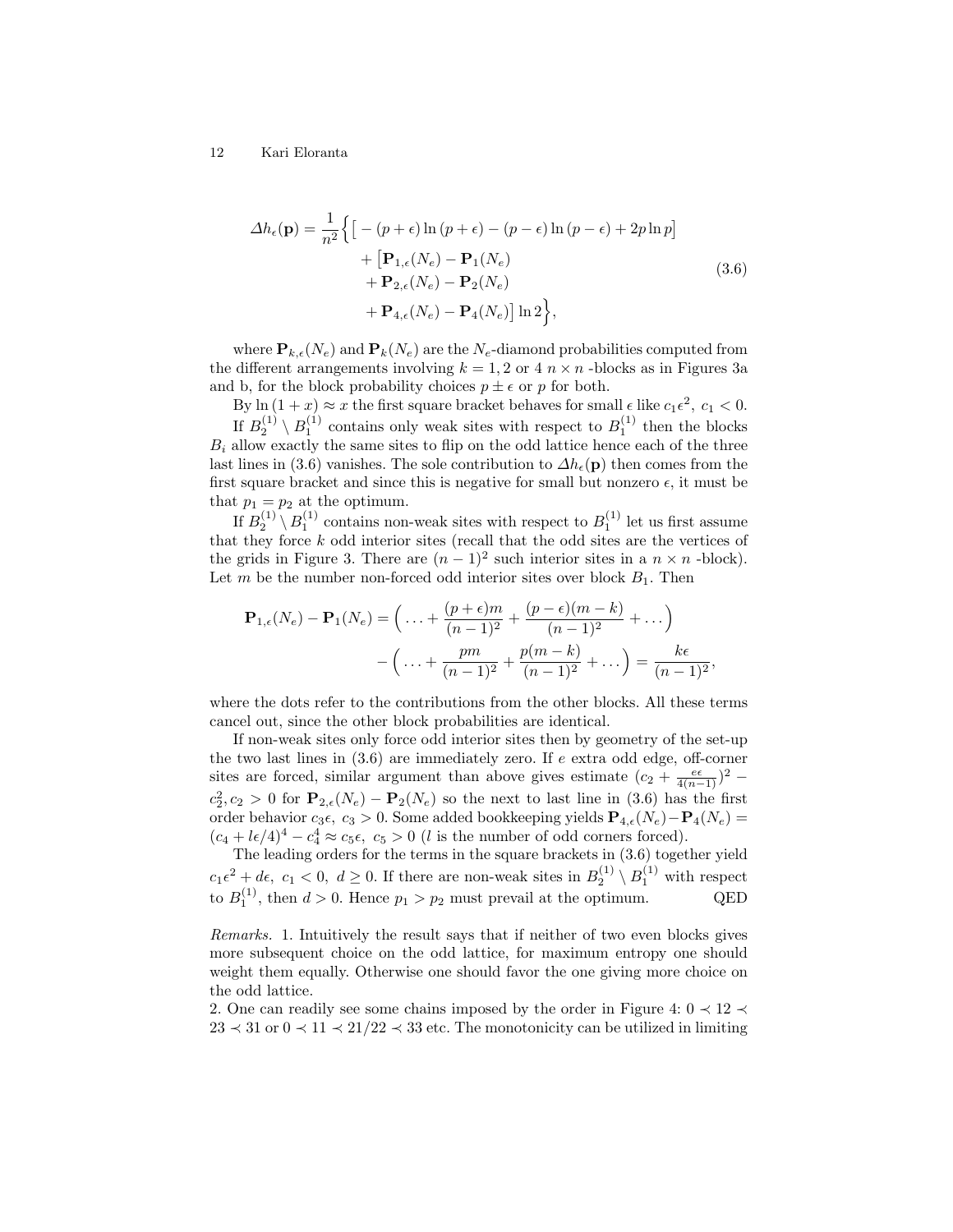the number of  $n \times n$  -blocks optimized for larger values of n (dropping blocks with least probability as dictated by the Theorem and with least multiplicity (most symmetric)).



**Fig. 4.** Prevalent  $3 \times 3$  -blocks with optimal probabilities without multiplicities.

The correlation structure inside the measure of maximal entropy gradually presents itself in the Bernoulli approximations when we consider higher order blocks. Correlations between the blocks are zero because of independence, but within the blocks it is worth making comparisons.

By adding the optimum probabilities of all  $3 \times 3$  blocks at a given density level  $k/9 = 0, 1/9, \ldots, 1$  we obtain the "density profile" of this measure (here k is the number of 1's in the block).

Suppose next that we generate the  $3 \times 3$  blocks from  $1 \times 1$  Bernoulli entries with the appropriate optimal  $p$  for 1's (as found above). By adding these up we again obtain a density profile, this time for the  $1 \times 1$  optimal Bernoulli measure at the resolution level of the block size  $3 \times 3$ . The  $3 \times 3$  blocks can of course be generated using the optimal  $2 \times 2$  blocks as well and yet another density profile results. These three discrete plots are rendered as curves in Figure 5.



Fig. 5.  $3 \times 3$  -block occupation probabilities from Bernoulli blocks of size  $3 \times 3$  (diamond),  $2 \times 2$  (square) and  $1 \times 1$  (star).  $k \in \{0, 1, \ldots, 9\}$  is the number of 1's in the block.

Perhaps the most notable feature here is the flattening of the distributions, as the block size increases i.e. the total block probabilities move towards the tails